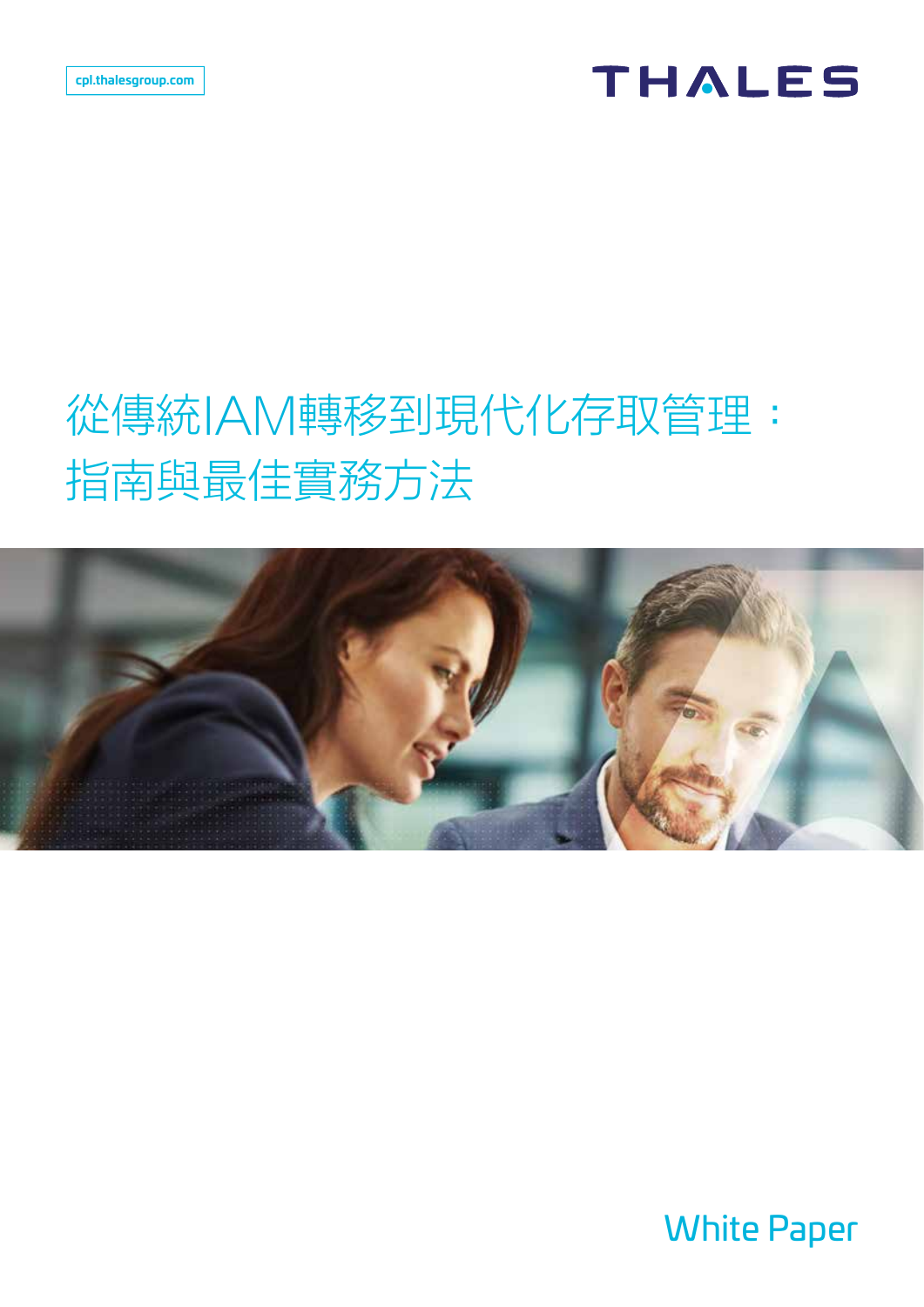目錄

- 3 簡介
- 4 存取管理與身分驗證需求
- 4 安全是關鍵
- 5 傳統存取方案的限制
- 5 評估傳統IAM方案能否有效解決雲端存取需求
- 5 企業單一登入
- 6 周邊控制
- 7 身分識別服務方案(IDaaS)支援數位轉型和節省成本
- 8 SafeNet Trusted Access如何協助企業建置現代化IAM架構
- 8 多因子認證
- 8 SafeNet Trusted Access
- 8 智慧型單一登入
- 9 周邊控制

### 9 下一步:從傳統IAM方案轉移到SafeNet Trusted Access

- 10 部署KPI:SafeNet Trusted Access建置後的第一天
- 10 結論
- 10 關於Thales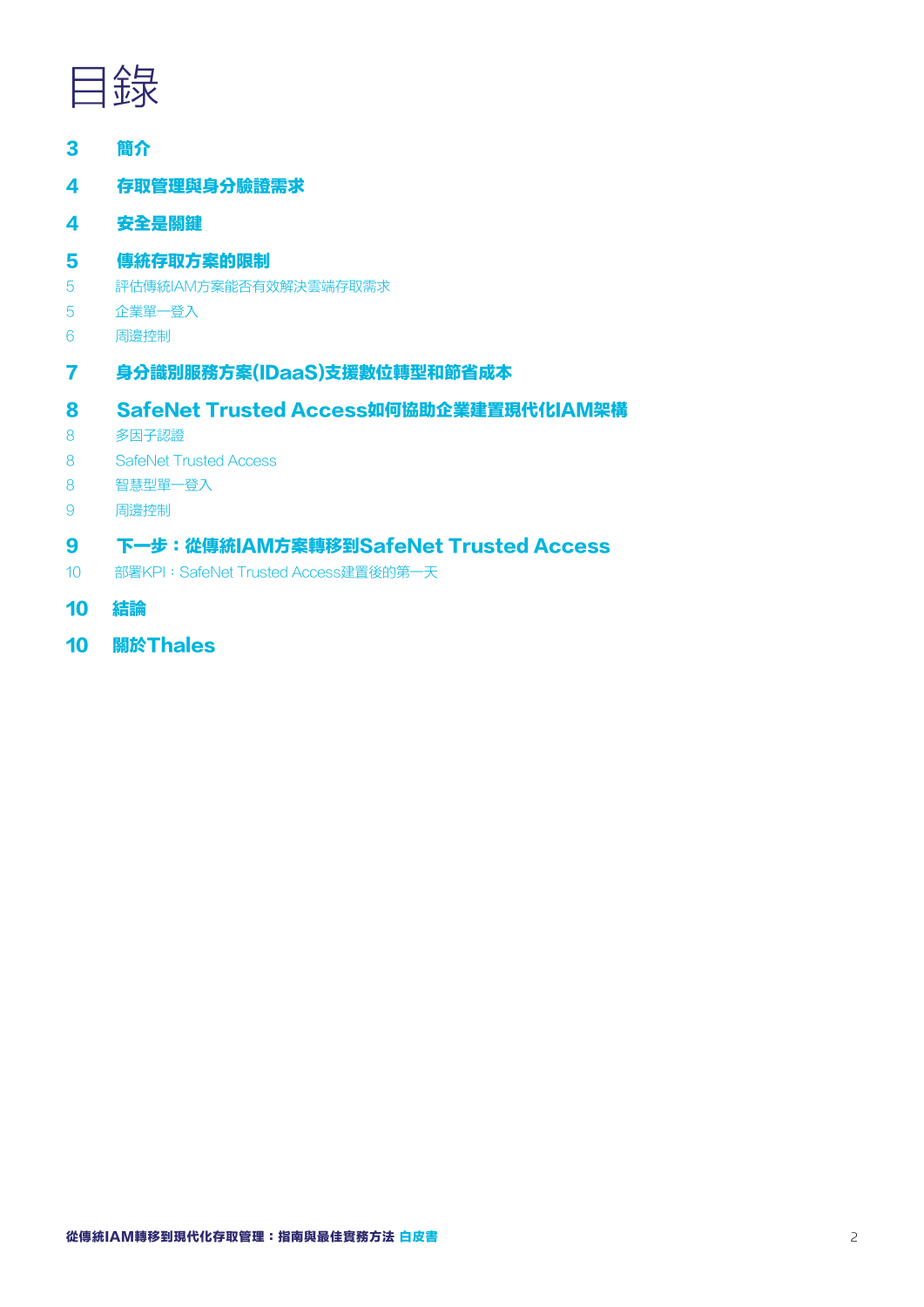

企業面對日益嚴峻的挑戰,必須管理雲端應用程式存取、身分驗證、以及確保員工在家安全工作。傳統地端身分驗證與存取管理(IAM)方案例 如企業單一登入(Single-Sign On; SSO)、虛擬私有網路(Virtual Private Network; VPN)或Web存取管理(Web Access Management; WAM)的基本概念都是維護網路周邊安全,對於員工能否安全且有效率的存取雲端服務方面可能產生一些限制。因此,對於仰賴地端安全方案 以保護雲端服務的企業而言,他們的雲端延展能力將受到局限。

替代方法可以採用以雲端為基礎的身分識別服務(Identity-as-a-Service)架構,例如Thales SafeNet Trusted Access,它讓企業能夠將安 全性延伸到網路周邊之外,並保護欠缺現代化標準支援的地端應用程式和公有雲應用程式。

這份白皮書的用意是要提供指南,協助企業從傳統網路基礎設施包括WAM、VPN和傳統SSO轉移到以雲端為基礎的存取管理方案,以受惠 於較低的整體擁有成本、更好更聰明的安全性和強化的使用者體驗。

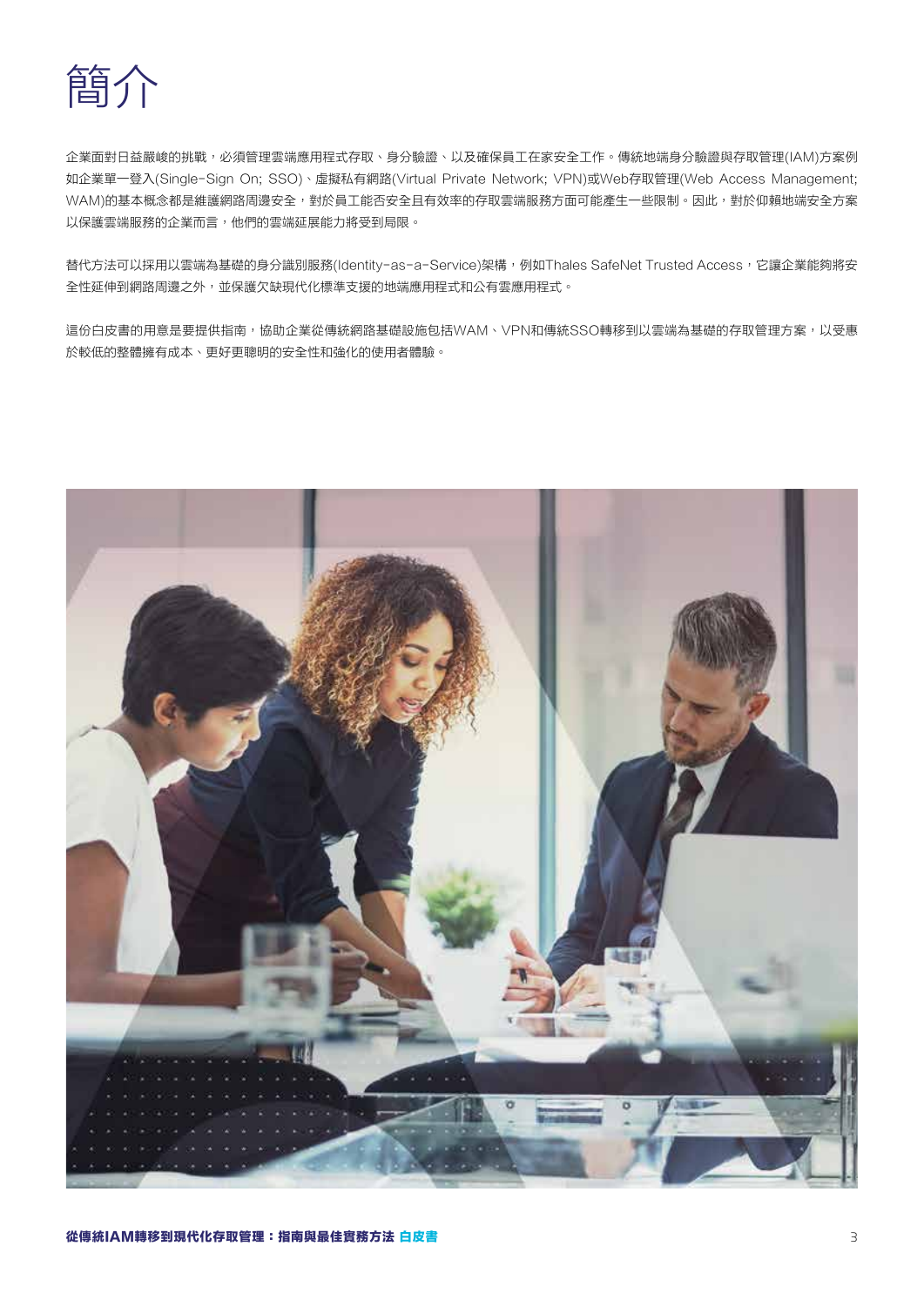# 存取管理與身分驗證需求

企業捨棄傳統商業模式,並以快速步調展開數位轉型、擁抱雲端、多重雲與混合雲環境。雲端應用程式的採納率在這幾年急速攀升,各大小企業 都轉移到以雲端為基礎的交付模式。

雖然這一開始是基於商業需求促成雲端轉移,例如無所不在的曝光率和客戶參與感,現在則大部分是因為雲端服務供應商例如Microsoft、 Google和AWS,而將IT服務轉到雲端。大多數企業已採納SaaS應用程式,以開闢新的工作方式和強化員工協力。

儘管「雲端第一」策略是大多數企業的最高優先目標,但全面性的轉移可能需要經歷數年才能完成。許多企業已將一些應用程式轉移到雲端,並 且繼續支援其他地端資料庫。不論一家公司有多創新,成熟的企業無可避免的存在一些仰賴前世代技術的傳統資源。

這些混合部署模式相當普遍。企業可以選擇繼續維護地端基礎設施,因為他們有一些難以捨棄的客製化資料庫和相關應用。另外,他們或許沒有 適當的資源可以全力投注雲端轉移。再者,那些地端應用程式或許是他們客戶需要的,基於營收考量而無法犧牲他們。

這些混合部署的存取安全是很關鍵的,尤其是為了確保緊急狀況下的商業連續性。非計畫中的事件例如環境危機、自然災害例如地震、基於國安 理由的商務閉鎖、或者人員傳染病等,可能對所有企業造成毀滅性的衝擊。企業的考驗在於能否為所有員工提供可延展且安全的遠端存取能力。

## 安全是關鍵

企業擁抱現代化技術和雲端運算的同時,最關鍵的就是確保安全性。針對雲端服務發動的釣鱼攻擊特別突顯化一重要性,因為很多攻擊已造成大 量資料外洩。為此,IT正積極尋求提供集中定義和執行存取控制的方法,以一致的方式管理雲端和地端應用程式的安全性和法規遵循狀態。

傳統上,企業仰賴虛擬私有網路(VPN)、地端單一登入(SSO)和Web存取管理方案(WAM),例如CA SiteMinder、Oracle Access Manager 和IBM Tivoli Access Manager等,以管控企業資源的存取認證和授權。

隨著雲端應用和分散式運算模式的成長,這些傳統方案已無法再滿足現代化IAM的需求。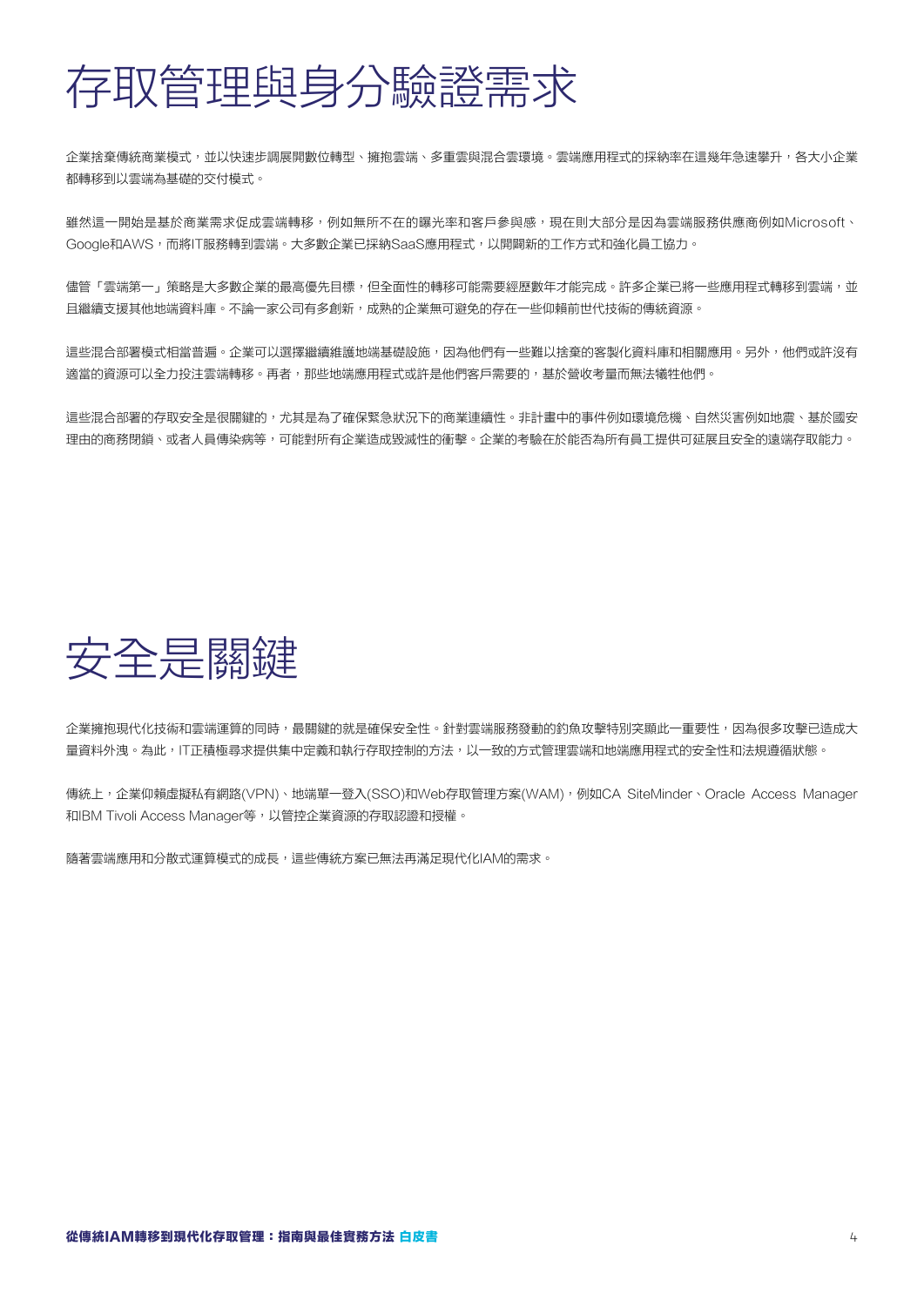

大量轉移到雲端運算和在家工作的結果,暴露了地端周邊安全上的弱點,無法確保安全存取雲端應用程式。這些弱點包括:

- 诱渦地端方案導引雲端存取流量,诰成網路超荷和延緩整體網路流量。
- 仰賴VPN或WAM進行雲端存取的結果形成單一失敗點,而如果VPN當掉也將使得員工無法存取關鍵的雲端應用程式。
- 允許員工以一個單一認證憑證存取整個網路,而如果該憑證遭入侵,那麼從安全觀點而言將造成災難。
- 維護和擴充傳統地端方案以容納數百雲端應用程式所需的成本,遠超過建置一個以雲端為基礎的遠端存取方案。

### 評估傳統IAM方案能否有效解決雲端存取需求

#### 多因子認證

傳統IAM方案傾向於以硬體或軟體代碼驗證使用者身分,但這是一種在初始登入程序時執行的二進碼決策。在現代化商業環境中,員工可能從任 何地方甚至使用自己的裝置存取企業資產,二進碼決策無法匹配風險環境的身分驗證層級。為了能夠提供敏捷且分級的使用者身分驗證方法, IAM方案應提供調適性的方法,以便能夠根據使用者裝置感測器收集的脈絡資料,於風險增加時提升驗證層級。

再者,軟體或免代碼(token-less)認證方法結合簡單的自動化代碼登錄,可確保所有員工享有流暢的登入體驗。為了支援使用者需求,IAM方案 應提供一系列免密碼認證方法,以涵蓋不同的需求和安全層級。

|        | 傳統IAM (VPN, WAM, SSO)  | <b>IDaaS</b>                     |
|--------|------------------------|----------------------------------|
| 無密碼    | 以代碼為基礎、硬體或軟體           | 無載具:推送OTP應用程式、簡訊或<br>電子郵件代碼,基於模式 |
| 驗證決策方法 | 在初始登入點執行二進碼<br>(是/否)決策 | 隨著風險增加而採調適性的升等驗證<br>(step-up)決策  |

Table 1: Multi-Factor Authentication, Comparison of legacy and IDaaS IAM solutions

### 企業單一登入

傳統企業單一登入(SSO)方案例如Microsoft AD FS或Ping Federate都建置在地端且通常透過諸如SAML協定支援聯合身分驗證。這些方案允 許使用一個在初始登入時提出的單一記證憑證執行單一登入,但如果該單一憑證遭侵入、竊取或遺失,則所有企業應用程式都將陷入風險。

為了提供零摩擦的登入體驗而不犧牲安全性,企業應運用以雲端為基礎的SSO結合脈絡資訊與升等(step-up)認證。這允許使用者以一個單一身 分驗證存取他們所有雲端與Web應用程式,而這些存取是以連續方式進行驗證,讓IT團隊可以在高風險狀態維護更強的存取安全。智慧型SSO 讓終端使用者可以維護商業生產力,減少多重應用程式重複認證的麻煩。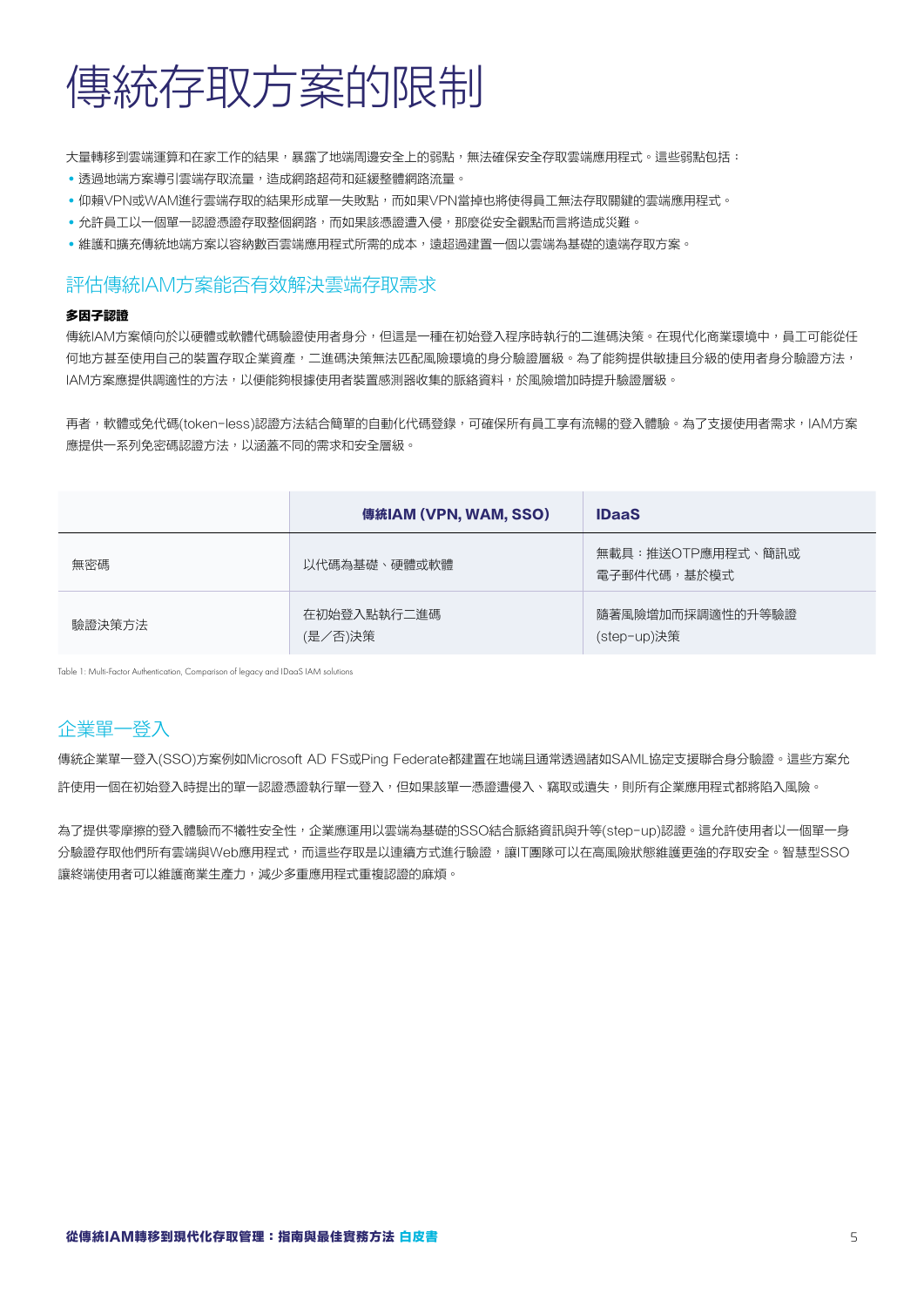The table below provides an overview of the Single-Sign On capabilities offered by legacy and IDaaS IAM solutions.

|      | Legacy (VPN, WAM, SSO)                         | <b>IDaaS</b>                              |
|------|------------------------------------------------|-------------------------------------------|
| 建置   | 地端                                             | 雲端                                        |
| 聯合驗證 | 是                                              | 是                                         |
| 安全性  | 廣泛SSO,以相同認證憑證<br>存取所有應用程式                      | 調適性智慧型SSO,單一身分<br>識別連續接受升等驗證評估            |
| 政策引擎 | <b>Open Access</b><br>一個單一存取政策適用所有<br>使用者和應用程式 | 以政策為基礎<br>根據每一商業需求、應用程式機敏性<br>和員工功能設定存取政策 |
| 認證   | 點認證<br>使用者以相同認證方法存取<br>所有服務                    | 全面認證<br>對每一次登入實施適當的MFA<br>或脈絡認證           |

Table 2: Smart Single-Sign On, comparison of legacy and IDaaS IAM solutions

### 周邊控制

傳統周邊控制例如WAM、VPN和防火牆都屬於地端方案。它們透過一個地端集線器管控流量。這種設定對於地端流量而言或許有效率,但對 於源自或導向雲端的流量則欠缺效率。將流量從雲端送到地端伺服器以檢測安全性和處理存取請求的做法,將形成瓶頸和產生一個單一的存取 失敗點。

當員工需要從遠端工作時,現代化的方法是建 置一種零信任的存取評估。企業需要確保沒有 人是信任的,而且存取請求是在每一應用程式 的存取點進行評估。這可以建立依據每一應用 程式、每一種政策以及每一次存取而進行評估 的分散式存取決策。此種服務將可以對非信任 網路升高認證層級,並簡化白名單網路所需的 驗證。同樣的,存取管理方案應允許依照應用 程式而建立不同的認證規則。



Accessing Cloud Services via a VPN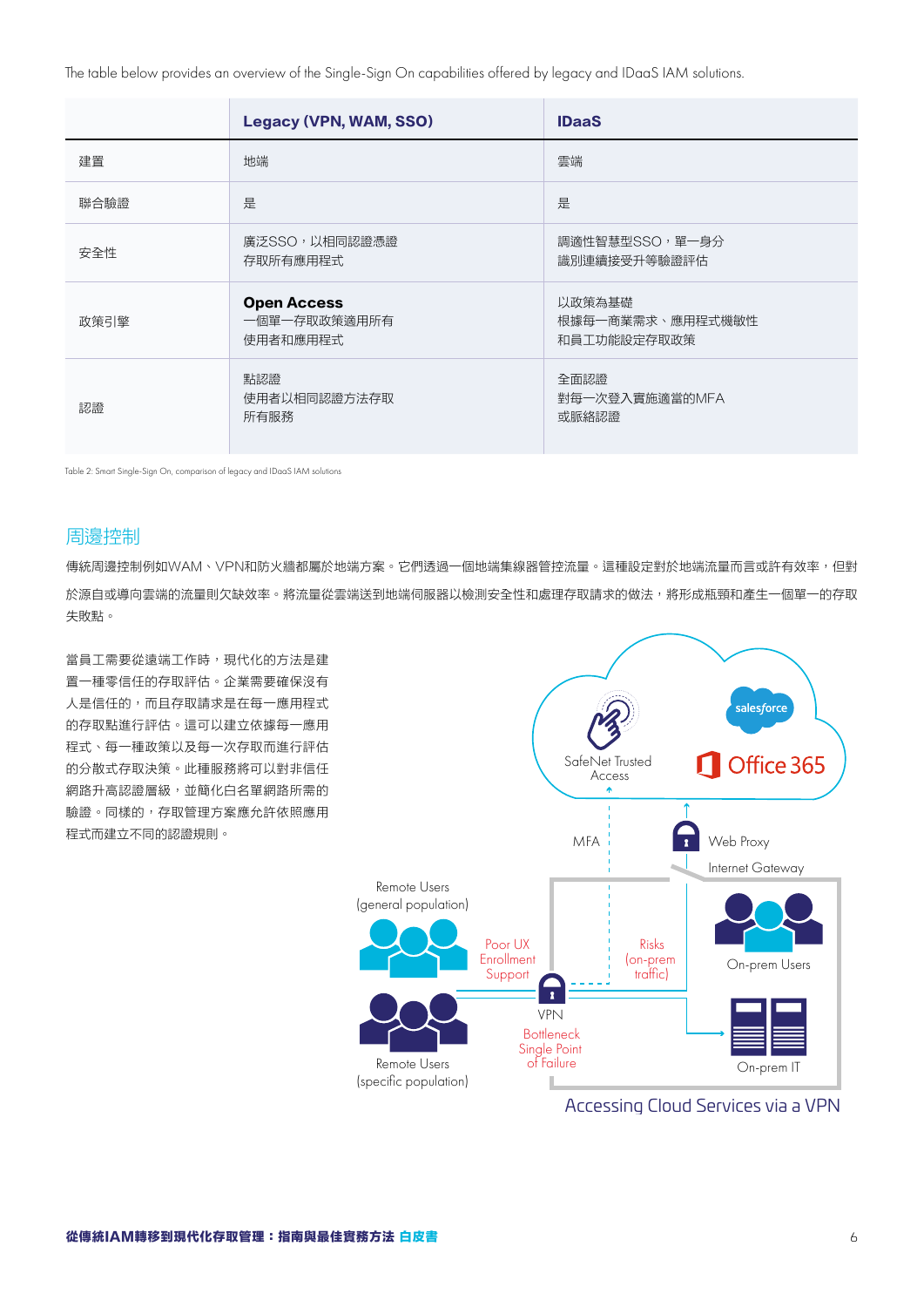The table below provides an overview of the perimeter control capabilities for both the legacy and IDaaS IAM solutions.

|      | <b>Legacy (WAM, VPN, Firewalls)</b> | <b>IDaaS</b>                     |
|------|-------------------------------------|----------------------------------|
| 存取控制 | 集中式,本地中心                            | 在存取點                             |
| 零信仟  | 所有應用程式一次登入                          | 對每個應用程式、每個政策和每個登入嘗試進行持<br>續的存取評估 |
| 可用性  | 本地中心產生單點故障                          | 從雲到雲                             |
| 調試性  | 一次登入所有應用程序,無需升級                     | 加強對不受信任網路的身份驗證,根據風險降低身<br>份驗證級別  |
| 成本   | 擴展本地基礎架構的成本很高,需要對基礎架構<br>和伺服器進行投資   | 基於雲的存取管理不需要基礎設施投資。並且包括<br>支持和維護  |

Table 3: Perimeter Control, comparison of legacy and IDaaS IAM solutions

# 身分識別服務方案(IDaaS)支援數位轉型 和節省成本

身分識別服務(Identity-as-a-service; IDaaS)是以SaaS為基礎的IAM方案,允許企業使用單一登入認證和存取控制,直接對雲端服務提供 安全的存取。

IDaaS已成為絕大多數新存取管理部署的優選交付方法,因為它提供多項效益,包括:

- 藉由在存取點保護企業和雲端應用程式以降低入侵風險。
- 減少身分識別管理所涉及的複雜性, 讓使用者不論在家或企業外的其他任何地方都能無縫接軌存取所需的應用程式。
- 運用雲端交付方法簡化部署。
- 加速實現價值和成本節省,無需投資伺服器以支援可持續的存取管理功能。
- •高可用性與可靠性,因為IAM服務是在雲端提供,因此免除了單一失敗點。
- 經常且容易的功能升級。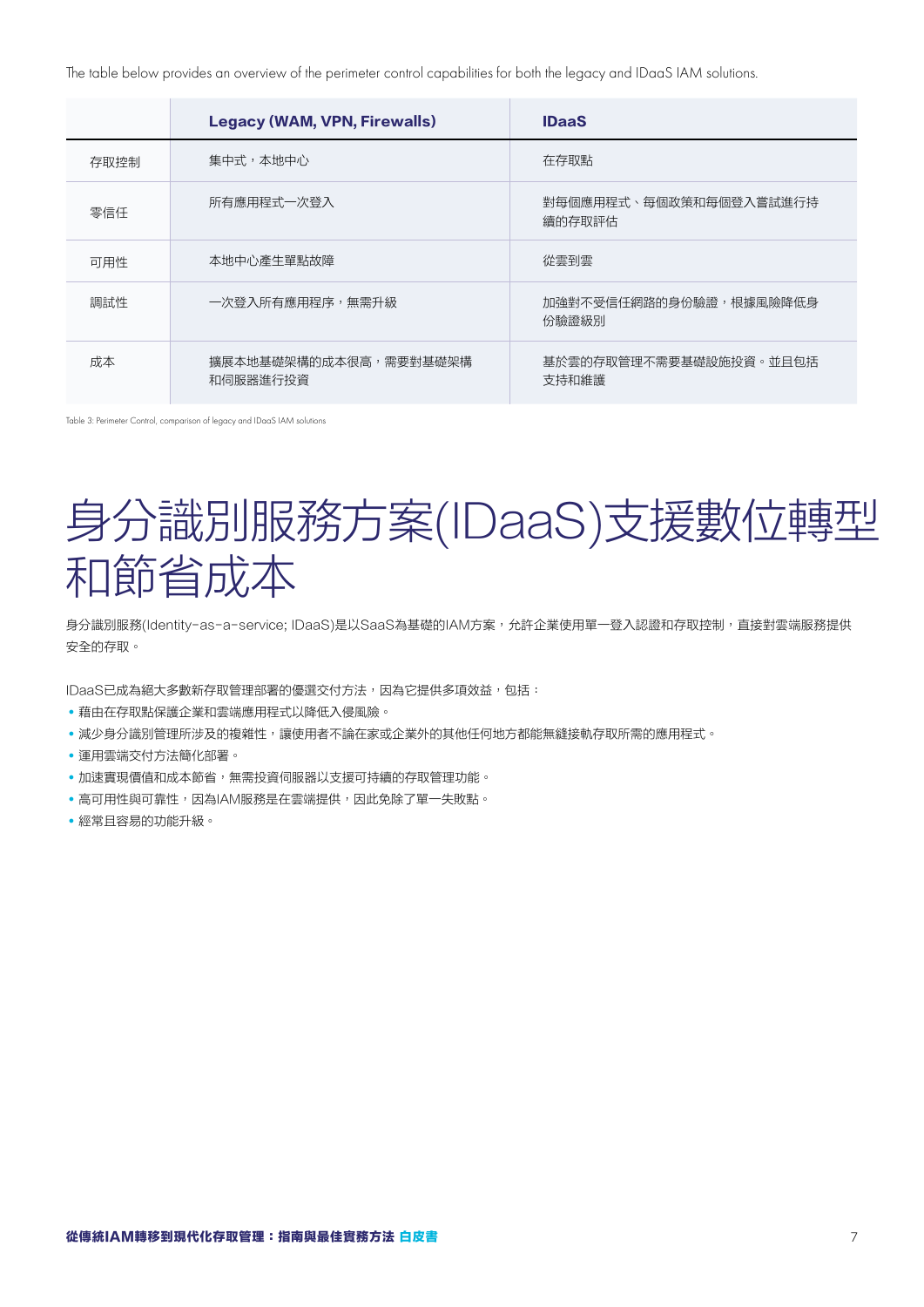### 建置現代化IAM架構 tod I SafeNet Trusted Access如何協助企業

一個功能完備的IAM平台應涵蓋一系列認證情境,並且為所有企業應用程式提供鐵甲般的存取安全。SafeNet Trusted Access讓企業能以廣 泛的認證功能保護企業應用程式,以及在雲端的安全延展,同時藉由智慧型SSO和政策存取控制以確保安全性。

### 多因子認證

。<br>Coter in HER哈为其琳的大计担供它教的切惑的书,但容目为 step-up SafeNet Trusted Access藉由以升等(step-up)和風險為基礎的方法提供完整的認證能力,很容易為企業的所有應用程式建置多因子認證。 SafeNet Trusted Access的關鍵效益之一是支援廣泛的多因子認證,包括硬體和軟體、簡訊和電子郵件、推播通知和生物認證、以及多項認 證方法包括OTP、PKI、調適性與型態認證等。

ACCCSS文及タ央応度は平・BJENADIOO・OpenID性OAML・王印に云圳スけ<br>-<br>- 標価家理訊致:石拝DLICLIATD、運送訊致:FIDA訊致和Mindeurallalla Single Point of Failure SafeNet Trusted Access支援多項認證標準,包括RADIUS、OpenID和SAML,全部從雲端交付。再者,SafeNet Trusted Access也以多 種方法藉由FIDO支援無密碼認證,包括PUSH OTP、憑證認證、FIDO認證和Windows Hello。<br>-

> Utilize the MFA schemes already deployed

Extend PKI authentication

Offer the appropriate level

Offer convenience with

to the cloud

of assurance

Passwordless authentication

### SafeNet Trusted Access

#### Universal authentication methods



Figure 1: Thales' SafeNet Trusted Access authentication methods

智慧型單一登入

SafeNet Trusted Access的政策引擎是其核心功能之一,支援以極其彈性的方式設定存取政策。安全政策可設定分級目特別的規則,於連線 期間持續對使用者進行再驗證,而非只有在觸發特定事件(例如認證逾時)才執行。如果風險層級改變,SafeNet Trusted Access會迫使使用 者重新認證或提升到較強形式的認證。

政策可以針對個別應用程式設定,適用於網路、作業系統和使用者資訊與地點。認證規則可視需要而設成動態和以脈絡資訊為基礎,例如,可設 定在特定條件下檢查每一次的存取,例如在較風險條件下要求升高認證層級。

為了提供整合的身分識別驗證能力以執行連續且調適性的存取管理,SafeNet Trusted Access支援下述功能:

- 以脈絡為基礎的條件式存取控制。
- 應用程式及其他風險資訊源之間的整合。
- 在每個連線期間自動評估每一項互動的連續性、風險與信任,這唯有透過整合應用程式才能做到。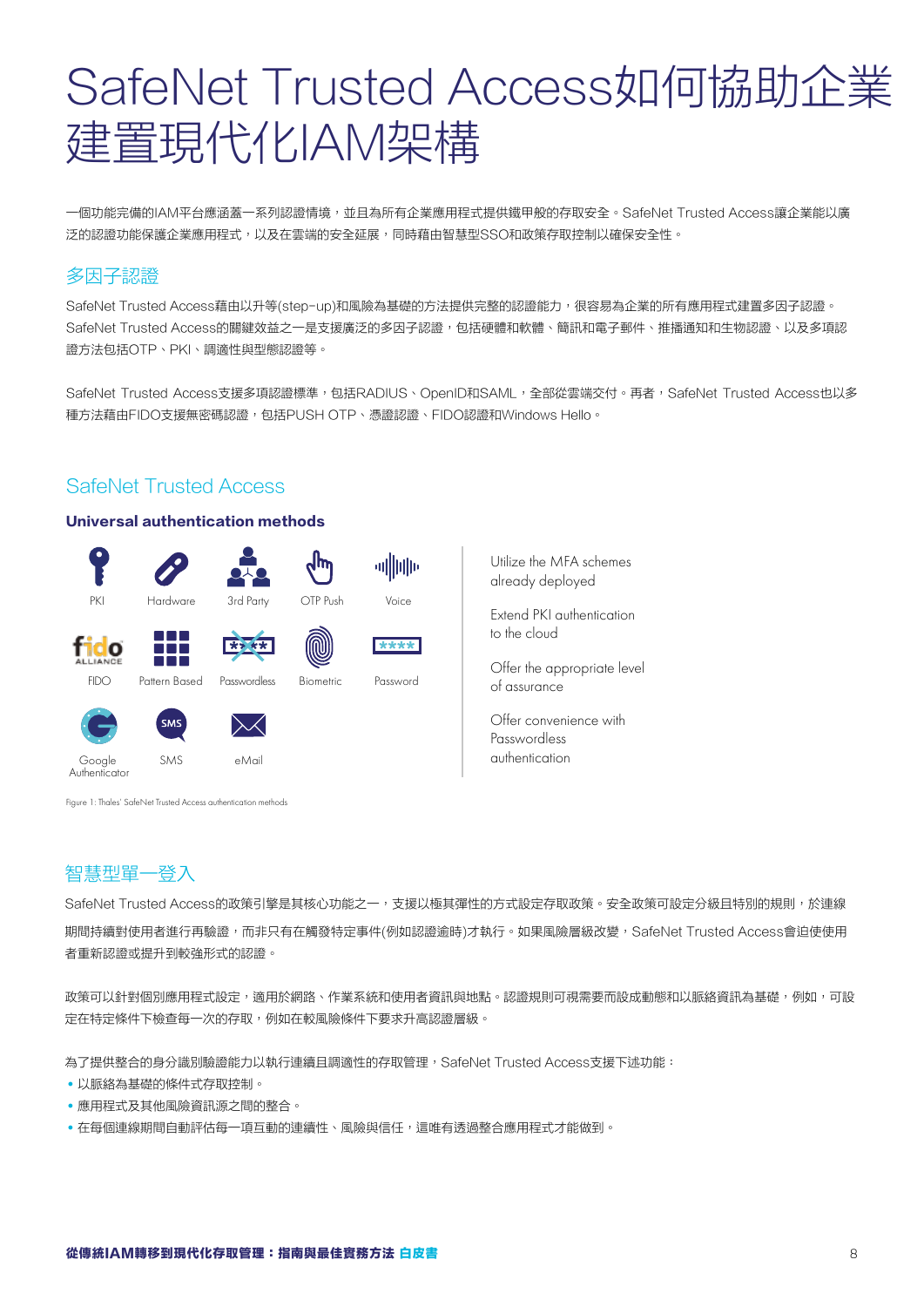#### 周邊控制

SafeNet Trusted Access源自雲端並且運用在雲端,並不需要仰賴地端基礎設施,而且是在雲端控制存取以避免出現瓶頸。再者,由於所有 認證和存取管理服務都是在存取點提供,因此為分散式網路環境提供一個無周邊(perimeter-less)的安全性以建置零信任認證方法。

此種無周邊確保安全性不會因為單一失敗點而遭衝擊,而且調適性和風險型認證可適用於每一個別應用程式,不論應用程式駐留在任何地方。

# 下一步:從傳統IAM方案轉移到 SafeNet Trusted Access

以下將提供一步一步的指南,協助將地端和雲端服務從傳統IAM方案轉移到SafeNet Trusted Access。我們知道許多企業無法大量轉移所有應 用程式,因此我們建議依照特定群組需求而採分階段部署。

#### 步驟一

釐清所有地端和雲端服務以確認何者需要保護。

#### 步驟二

一旦掌握所有服務能見度,建議執行以下步驟:

 ● 評估每一服務與應用程式支援的協定,確認應用程式是否支援現代化標準例如SAML或OpenID Connect。許多企業Web應用程式內建 SAML能

力,但有些或許需要專屬性或非標準整合。

•釐清經常存取這些應用程式的使用者,例如他們是否屬於特權使用者、主管級使用者或一般使用者。

• 判斷這些應用程式的機敏性,確保每一應用程式都有適切的認證層級。

#### 步驟三

辨識每一項服務用於認證和存取控制的IAM方案,例如WAM、VPN或地端SSO。

#### 步驟四

區分應優先建置的應用程式和使用者群組。建議將透過VPN或WAM存取的雲端應用程式以及那些使用密碼存取的應用程式設為優先。透過 SafeNet Trusted Access讓大多數使用者直接存取雲端服務,將可立即減少網路流量並且能在存取點確保那些服務的安全。第二階段的 SafeNet Trusted Access建置將包括為需要保護的地端應用程式設為優先,例如那些支援Radius、OIDC或SAML的應用程式。由於SafeNet Trusted Access提供聯合精靈(federation wizards),因此這些應用程式的支援設定很簡單。第三階段是要處理那些不支援現代化聯合協定的 傳統應用程式,例如透過代理或API進行整合。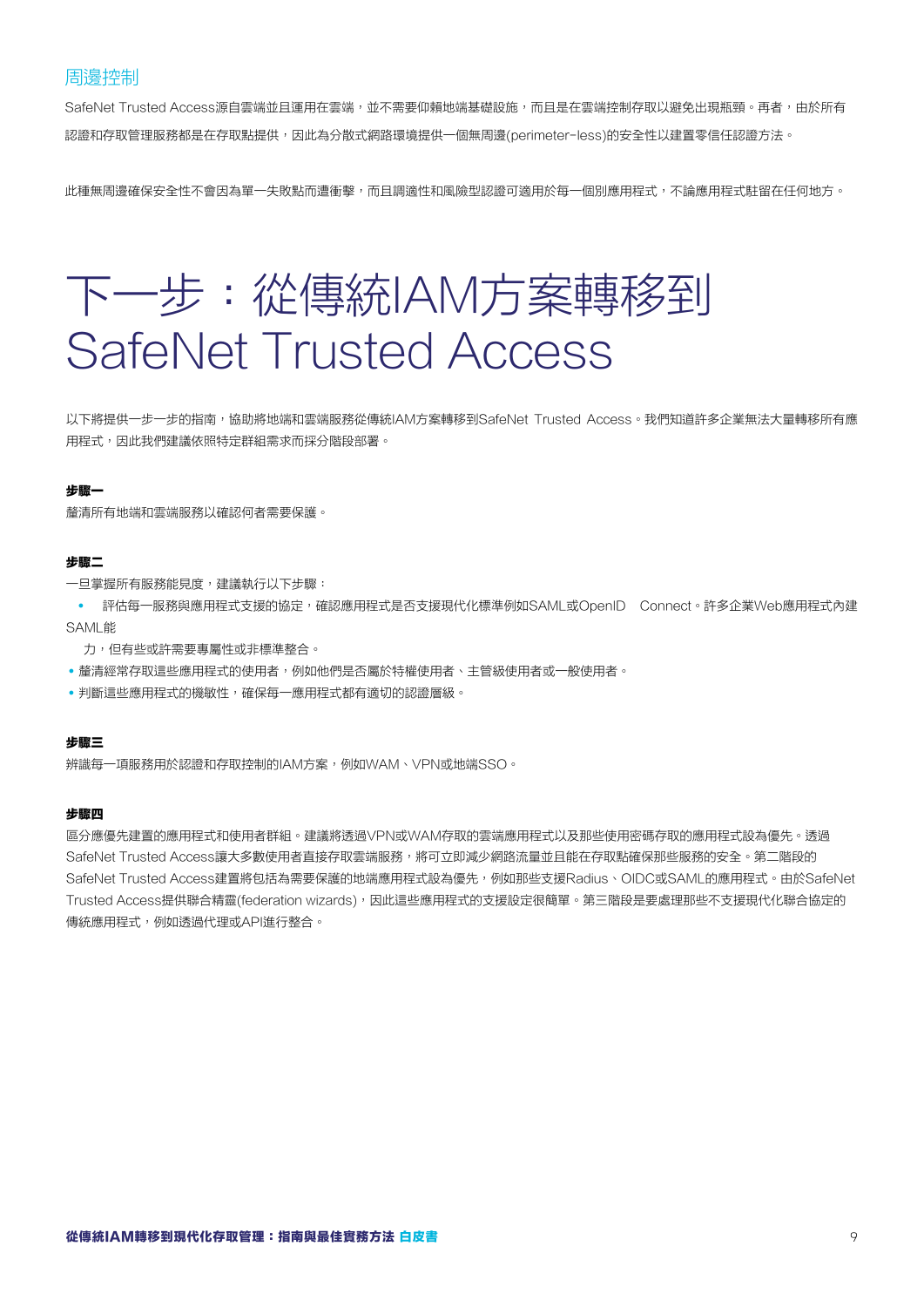### 部署KPI:SafeNet Trusted Access建置 後的第一天

- 設定以雲端為基礎的MFA服務。
- 為第一階段優先名單的應用程式建置聯合認證,可使用聯合 精靈樣板。
- 依照每一應用程式的風險評估設定存取政策。
- 監控並視需要而調整政策。



Accessing Cloud Services with SafeNet Trusted Access



安全的雲端延展、員工在家工作和降低成本等,現在這些需求遠比以往更重要。事實上,Gartner調查顯示,74%公司計畫在疫情過後永久性的 轉移到更多遠端工作模式,以提供行動性和降低成本。

繼續仰賴傳統身分驗證與存取管理工具將不足以支援現代化架構,而且也無法充分受惠於雲端效率。藉由建置一個以雲端為基礎的現代化存取管 理平台例如SafeNet Trusted Access,企業將能加速商務發展並降低資料外洩風險,同時確保敏捷性和節省成本。

# 關於Thales

不論任何企業在個資保護的技術上都透過Thales 保護他們的資料。在資料安全方面,企業面臨著越來越多的決定性時刻。 無論是建置加密策略 ,移轉到雲端還是滿足合規性要求,在邁向數位化轉型時,您可以依靠Thales來保護您的有價資料。

關鍵時刻,關鍵技術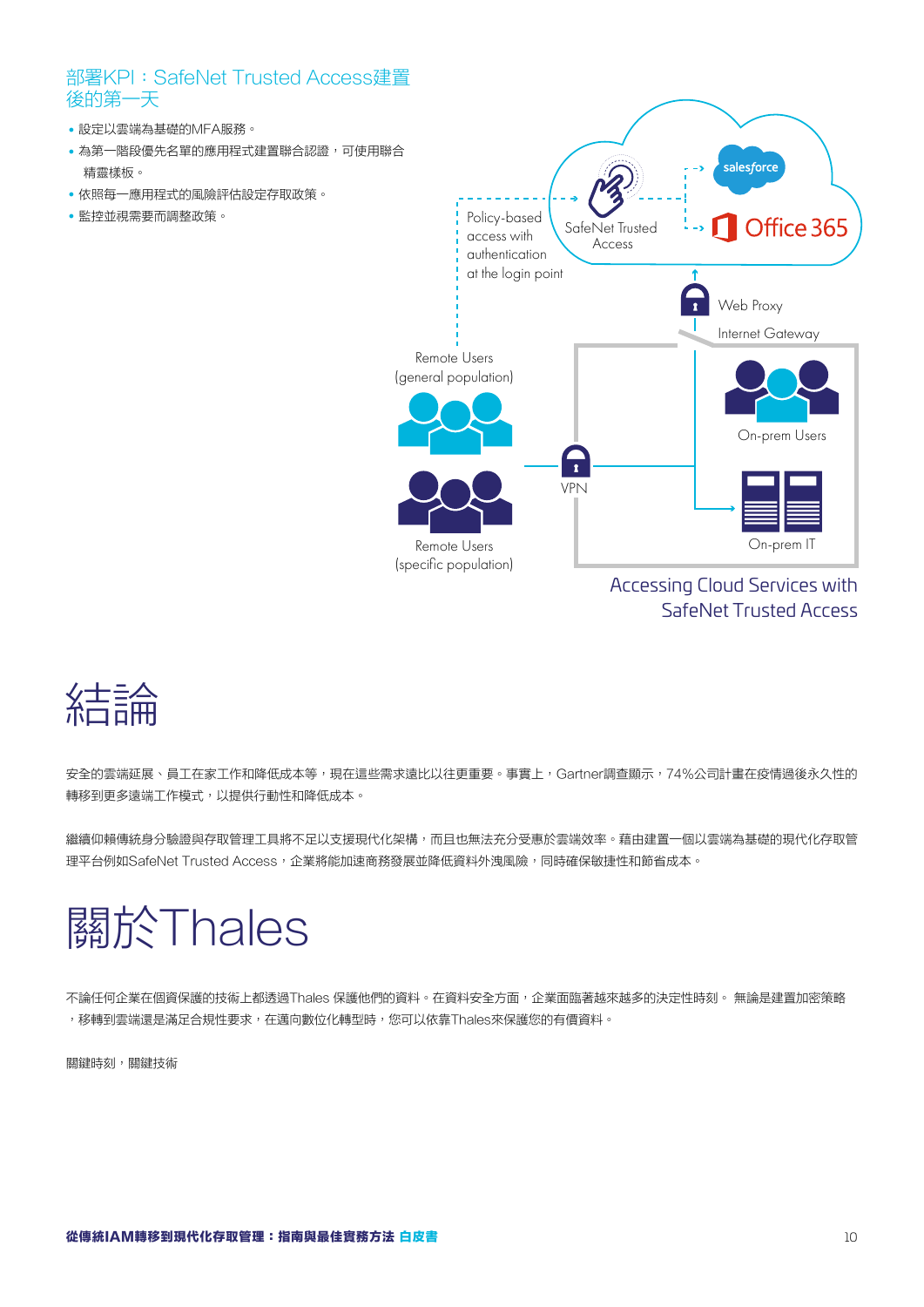